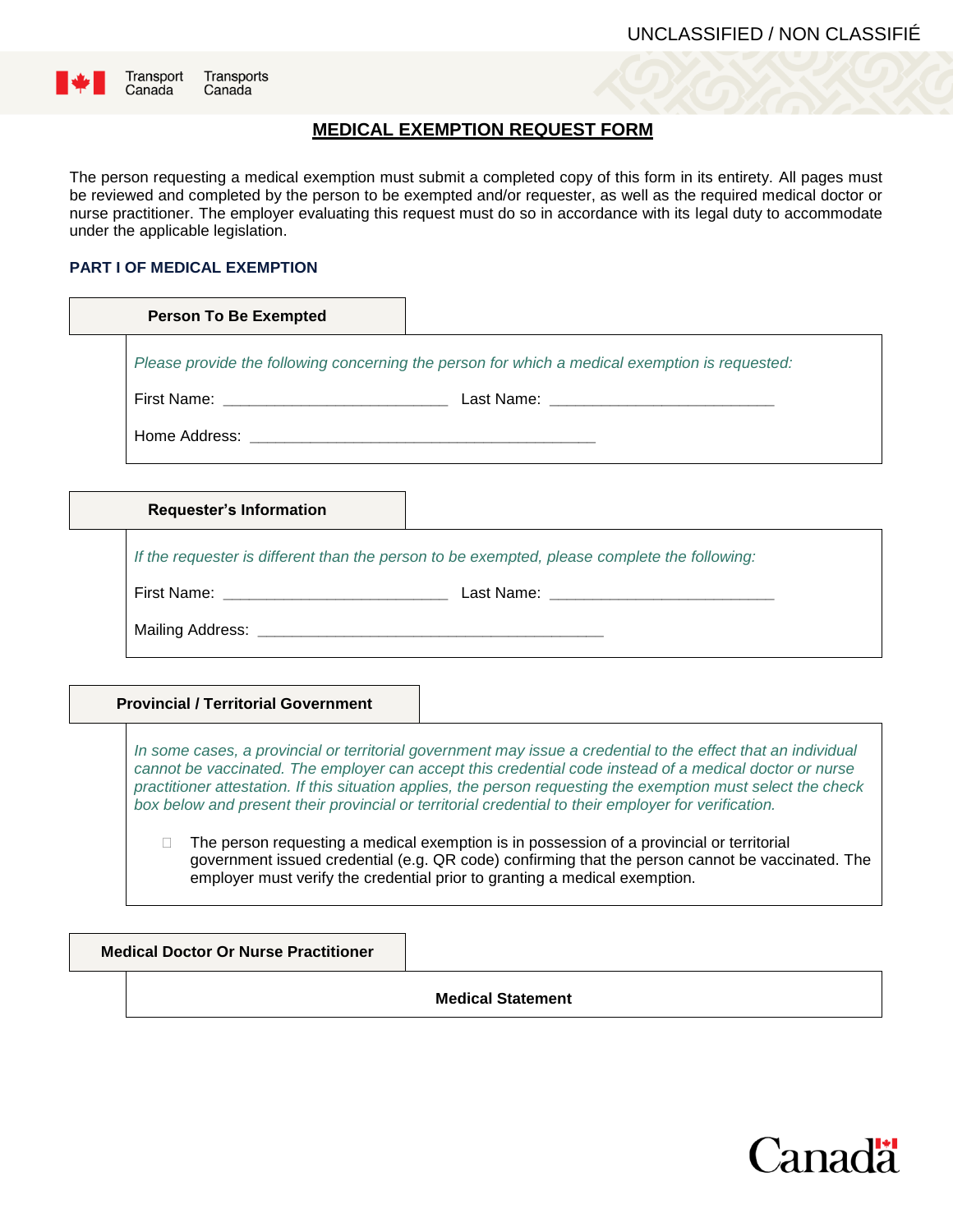٦



| (indicate one of the following):                                                                                                                                                                                                                                                                                                                                                                                                                                                                                                                                                                     |
|------------------------------------------------------------------------------------------------------------------------------------------------------------------------------------------------------------------------------------------------------------------------------------------------------------------------------------------------------------------------------------------------------------------------------------------------------------------------------------------------------------------------------------------------------------------------------------------------------|
| 1) Has a medical contraindication to full vaccination against COVID-19 with mRNA vaccine (Pfizer-<br>BioNTech or Moderna vaccines) based on recommendation of the National Advisory Committee on<br>Immunization (as follows based on NACI advice as of September 10, 2021):                                                                                                                                                                                                                                                                                                                         |
| History of anaphylaxis after previous administration of an mRNA COVID-19 vaccine<br>Confirmed allergy to polyethylene glycol (PEG) which is found in the Pfizer-BioNTech<br>and Moderna COVID-19 vaccines                                                                                                                                                                                                                                                                                                                                                                                            |
| (Note that if the patient is allergic to tromethamine which is found in Moderna, they<br>can receive the Pfizer-BioNTech product)                                                                                                                                                                                                                                                                                                                                                                                                                                                                    |
| This medical reason is (please indicate only one)<br>Permanent<br>$\Box$                                                                                                                                                                                                                                                                                                                                                                                                                                                                                                                             |
| Time limited and will be in effect until ____<br>□                                                                                                                                                                                                                                                                                                                                                                                                                                                                                                                                                   |
| 2) Has a medical reason for delay of full vaccination against COVID-19 as described by the<br>National Advisory Committee on Immunization (as follows based on NACI advice as of September<br>10, 2021):<br>A History of myocarditis/pericarditis following the first dose of an mRNA vaccine<br>Due to an <i>immunocompromising condition or medication</i> , waiting to vaccinate<br>when immune response can be maximized (i.e., waiting to vaccinate when<br>immunocompromised state / medication is lower)<br>(Note: Consideration should be given to benefit/risk when vaccination is delayed) |
| This medical reason will be in effect until                                                                                                                                                                                                                                                                                                                                                                                                                                                                                                                                                          |
| 3) Has a medical reason precluding full vaccination against COVID-19 (not covered above) as<br>described below (for privacy reasons, only include information related to why the medical reason<br>precludes vaccination):                                                                                                                                                                                                                                                                                                                                                                           |
|                                                                                                                                                                                                                                                                                                                                                                                                                                                                                                                                                                                                      |
|                                                                                                                                                                                                                                                                                                                                                                                                                                                                                                                                                                                                      |
| This medical reason is (please indicate only one)<br>Permanent                                                                                                                                                                                                                                                                                                                                                                                                                                                                                                                                       |
| Time limited and will be in effect until<br>ĪΤ                                                                                                                                                                                                                                                                                                                                                                                                                                                                                                                                                       |

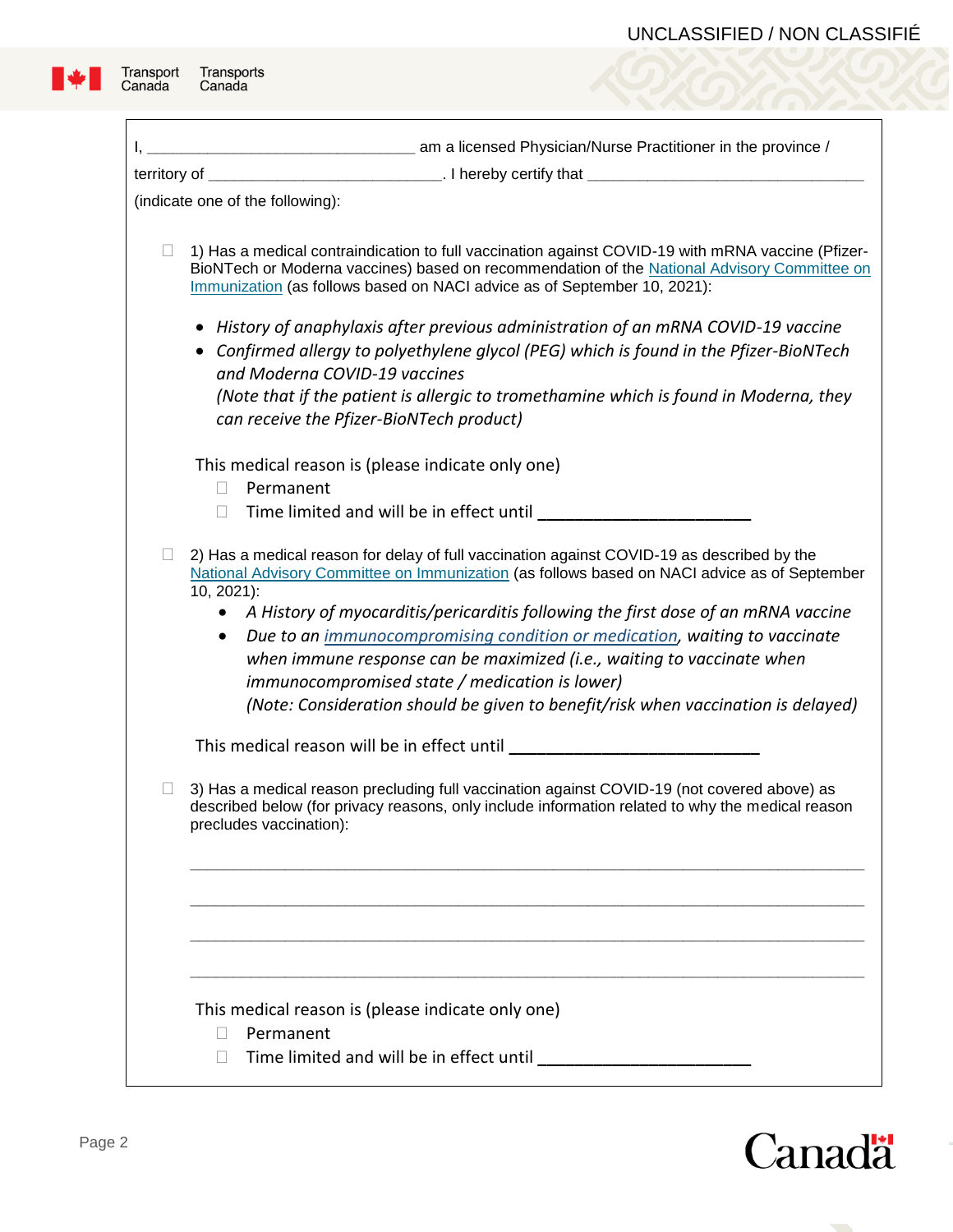## UNCLASSIFIED / NON CLASSIFIÉ

| <b>Requester's Attestation</b> |                                                                                                          |
|--------------------------------|----------------------------------------------------------------------------------------------------------|
|                                | The following is to be completed by or on behalf of the person requesting a medical exemption:           |
| medical condition:             | I hereby certify that I am/or the person for which a request is made is unable to be vaccinated due to a |
|                                |                                                                                                          |
|                                |                                                                                                          |

As per the applicable *Interim Order Respecting Certain Requirements for Civil Aviation Due to COVID-19*, a person who provides information to a carrier that is known to be false or misleading may also be subject to an administrative monetary penalty or other enforcement action, including prosecution.

**Personal Information**

Personal information you provide in this form will be used for the purposes of determining the qualification of the person identified on this form for medical exemption from the requirements of the applicable *Interim Order Respecting Certain Requirements for Civil Aviation Due to COVID-19*. This information may also be shared with Transport Canada for the sole purpose of audit or enforcement.



### **PART 2 OF EXEMPTION**

*Important Notice: Only Part 2 of this exemption is to be provided by the employee, upon request, to the Airport Authority, the Canadian Air Transport Security Authority (CATSA) or Transport Canada. Should additional information be required by Transport Canada, a government official will contact the Employer\* directly.*